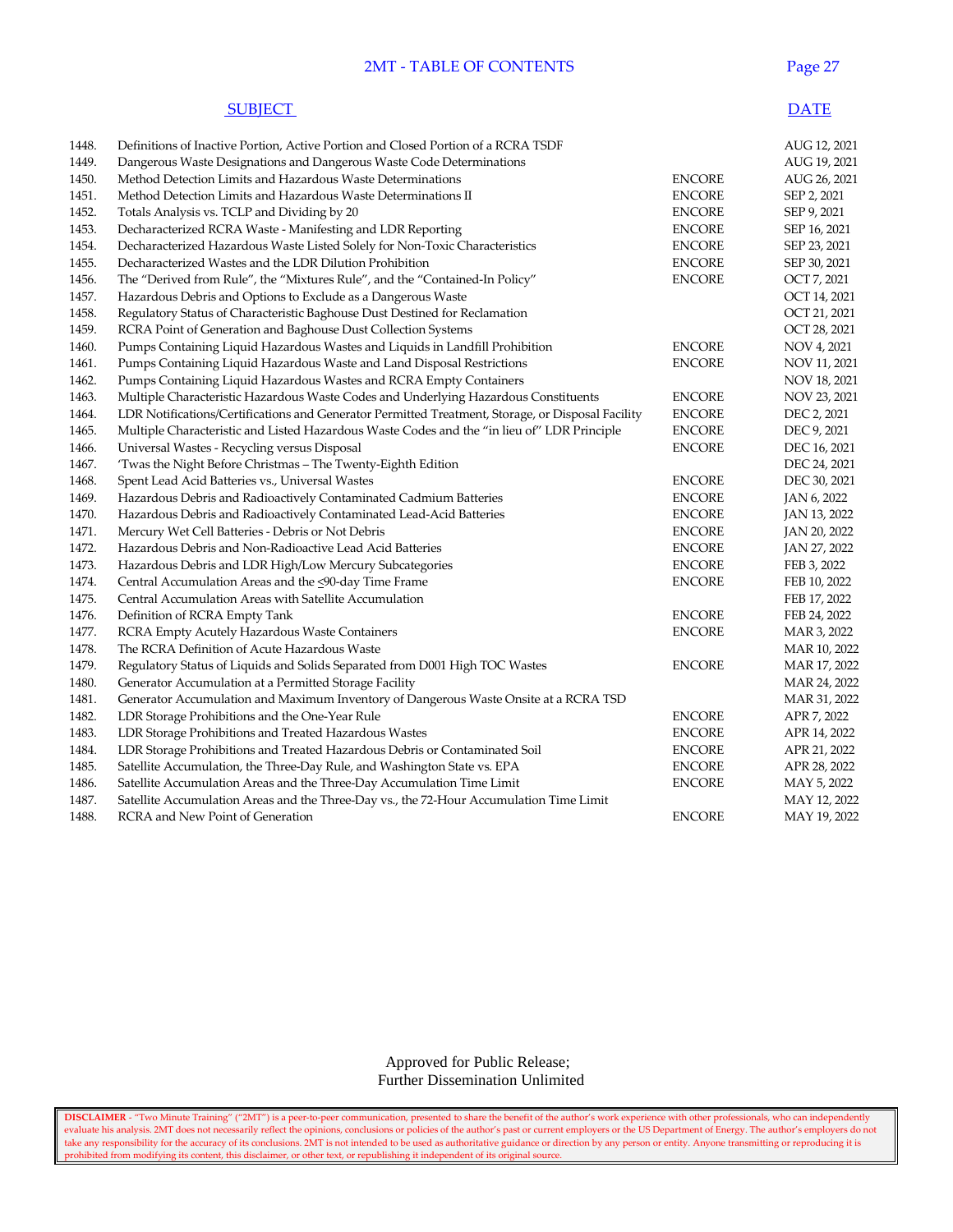# **TWO MINUTE TRAINING**

# **TO:** *CENTRAL PLATEAU CLEANUP COMPANY*

**FROM:** *PAUL W. MARTIN, RCRA Subject Matter Expert CPCCo Environmental Protection, Hanford, WA*

# **SUBJECT:** *RCRA AND NEW POINT OF GENERATION*

# **DATE:** *MAY 19, 2022*

| <b>CPCCo Projects</b>   | <b>CPCCo Functionals</b> | <b>HMIS</b>         | <b>Hanford</b>           | <b>Other Hanford</b>  | <b>Other Hanford</b> |
|-------------------------|--------------------------|---------------------|--------------------------|-----------------------|----------------------|
|                         |                          |                     | <b>Laboratories</b>      | <b>Contractors</b>    | <b>Contractors</b>   |
| <b>Tania Bates</b>      | <b>Jeff Bramson</b>      | Morgan Baker        |                          |                       |                      |
| Theresa Boles           | <b>Bob Bullock</b>       | <b>Brett Barnes</b> | Dean Baker               | <b>Bill Bachmann</b>  | Dan Saueressig       |
| <b>Justin Bolles</b>    | Frank Carleo             | Mike Demiter        | Linda Conlin             | Scott Baker           | Lana Strickling      |
| <b>James Brack</b>      | <b>Bob Cathel</b>        | Kip George          | Garrett Knutson          | Michael Carlson       | <b>Joelle Moss</b>   |
| <b>Rene Catlow</b>      | Danielle Collins         | Jerry Cammann       | Eric Van Mason           | Paul Crane            | Greg Varljen         |
| Peter Ceton             | <b>Stacy Cutter</b>      | Kelly Elsethagen    |                          | Tina Crane            | Julie Waddoups       |
| Richard Clinton         | <b>Jeanne Elkins</b>     | Garin Erickson      | <b>DOE RL, ORP, WIPP</b> | Ron Del Mar           | Jay Warwick          |
| Patty Drago             | <b>Ionathan Fullmer</b>  | Katie Hall          |                          | John Dorian           | Ted Wooley           |
| Paul Fernandez          | Randal Fox               | Dashia Vander Sys   | Duane Carter             | Mark Ellefson         |                      |
| Ryan Fisher             | <b>Bailey Hardy</b>      | Mark Kamberg        | Ingrid Colton            | Darrin Faulk          |                      |
| <b>Andrew Getz</b>      | Sarah Horn               | <b>Jon McKibben</b> | Tony McKarns             | <b>James Hamilton</b> |                      |
| Cory Grabeel            | John Hultman             | Saul Martinez       | Robin Varljen            | Leah Hare             |                      |
| Lawanda Grow            | Julie Johanson           | Matt Mills          | Allison Wright           | Andy Hobbs            |                      |
| Char Hall               | Mitch Marrott            | Carly Nelson        |                          | Stephanie Johansen    |                      |
| Stuart Hildreth         | Morgan Matson            | Eric Pennala        |                          | Ryan Johnson          |                      |
| Aprill Jivelekas        | Stewart McMahand         | Jon Perry           |                          | Megan Lerchen         |                      |
| Sasa Kosjerina          | Carlie Michaelis         | Dave Richards       |                          | Mike Lowery           |                      |
| William Krueger         | <b>Brian Mitcheltree</b> | Christina Robison   |                          | Michael Madison       |                      |
| Richard Lipinski        | Anthony Nagel            | Christian Seavoy    |                          | <b>Terri Mars</b>     |                      |
| <b>Stuart Mortensen</b> | Chris Plager             | David Shaw          |                          | Cary Martin           |                      |
| <b>Edward Myers</b>     | Linda Petersen           | John Skoglie        |                          | <b>Steve Metzger</b>  |                      |
| <b>Trey Reppe</b>       | <b>Brent Porter</b>      | Greg Sullivan       |                          | Tony Miskho           |                      |
| Melissa Sahm-dame       | Sean Sexton              |                     |                          | Tom Moon              |                      |
| Seth Slater             | Dave Shea                |                     |                          | Chuck Mulkey          |                      |
| Phil Sheely             | Deborah Singleton        |                     |                          | Michelle Oates        |                      |
| Kat Thompson            | Dale Snyder              |                     |                          | Kirk Peterson         |                      |
| <b>Jeff Westcott</b>    | Dave St. John            |                     |                          |                       |                      |
| Richard Willson         | <b>Britt Wilkins</b>     |                     |                          |                       |                      |
| Nick Wood               | <b>Jennifer Williams</b> |                     |                          |                       |                      |
| Jon Wright              |                          |                     |                          |                       |                      |
|                         |                          |                     |                          |                       |                      |
|                         |                          |                     |                          |                       |                      |

 Approved for Public Release; Further Dissemination Unlimited

**DISCLAIMER** - "Two Minute Training" ("2MT") is a peer-to-peer communication, presented to share the benefit of the author's work experience with other professionals, who can independently evaluate his analysis. 2MT does not necessarily reflect the opinions, conclusions or policies of the author's past or current employers or the US Department of Energy. The author's employers do not take any responsibility for the accuracy of its conclusions. 2MT is not intended to be used as authoritative guidance or direction by any person or entity. Anyone transmitting or reproducing it is prohibited from modifying its content, this disclaimer, or other text, or republishing it independent of its original source.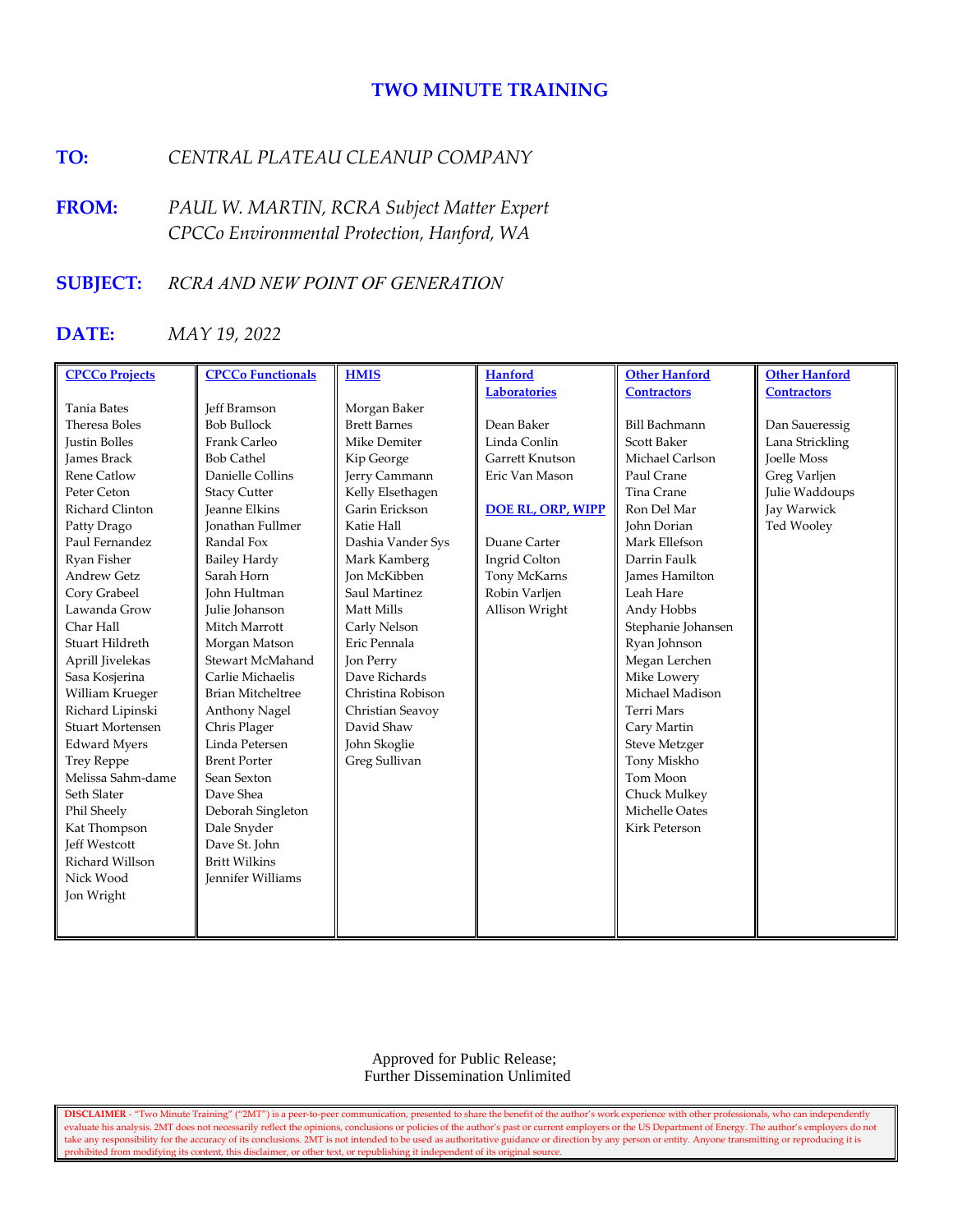## **TWO MINUTE TRAINING**

## **SUBJECT:** RCRA and New Point of Generation

**Q:** (This will be a "Read it once; read it twice; then read it real slow", Two Minute Training so hang on!)

A RCRA hazardous waste Treatment, Storage and Disposal (TSD) incinerator treats a D002 characteristic hazardous waste with one underlying hazardous constituent (UHC) for acetone that is above the universal treatment standard (UTS) at [40 CFR 268.48.](https://www.govinfo.gov/content/pkg/CFR-2021-title40-vol29/xml/CFR-2021-title40-vol29-sec268-48.xml) Other heavy metal UHCs are also present in this wastewater wastestream but at levels less than the UTS so do not require treatment. Following incineration, the original wastestream meets the land disposal restrictions (LDR) treatment standards for the D002 characteristic (deactivation) and the acetone UHC (treat wastewater to less than 0.28 mg/l). The treatment residual exhibits no characteristics; however, the heavy metal UHCs that previously did not require treatment have been concentrated by the incineration process and now exceed their respective universal treatment standards. Must the TSD treat the incinerator ash for the UHCs that now exceed UTS?

**A:** The incinerator ash is a new point of generation since a fully treated residual has been generated. No treatment for the UHCs in the incinerator ash is required unless a characteristic is exhibited. Since the ash does not exhibit any characteristics of hazardous waste, the TSD is not required to treat any UHCs, even if the UHCs now exceed UTS. If the incinerator ash did exhibit any characteristics, e.g., a heavy metal such as D008 for lead, then any UHCs reasonably expected to exceed the UTS levels would require treatment. Note that if the incinerator process had not treated the D002 characteristic due to a malfunction, the treatment residual would not be a new point of generation since all required treatment was not completed. The partially treated D002 residual would be considered an intermediate step in the treatment of the D002 since more treatment would be required to address the characteristic and the acetone UHC. Intermediate-step treatment residuals are not newly generated hazardous wastes for LDR purposes.

As semi-clarified in the May 11, 1999, Federal Register  $(64 FR 25408)$  on page 25411,  $3<sup>rd</sup>$  column,  $2<sup>nd</sup>$  paragraph:

*"Under [Sec. 268.2\(i\),](https://www.govinfo.gov/content/pkg/CFR-2021-title40-vol29/xml/CFR-2021-title40-vol29-sec268-2.xml) the only UHCs that must be treated and that must meet the Universal Treatment Standards (UTS) are those determined to be present above UTS levels in the original waste--either via testing or generator knowledge. Because the treatment process results in non-hazardous residuals, the treatment facility is not responsible for additional testing to determine if any different underlying hazardous constituents are added or created during the treatment process itself. Furthermore, only the original UHCs must meet the UTS."*

Therefore, once the TSD has treated the original wastestream to meet all LDR treatment standards (D002 and the acetone UHC) the TSD in this scenario is not required to treat any UHCs in the treated residual.

## **SUMMARY:**

- H. A treatment residual that meets all the original LDR treatment standards is a new point of generation.
- a ser If the treatment residual at this new point of generation has met all the original LDR treatment standards, and does not exhibit any characteristics, LDR determinations and treatment are not required.
- If the treatment residual at this new point of generation has met all the original LDR treatment standards, and does exhibit any characteristics, LDR determinations and applicable treatment are required.

Excerpts from the May 11, 1999, Federal Register and EPA Waste Analysis Plan guidance are attached to the e-mail. If you have any questions, contact me at Paul W\_Martin@rl.gov or at (509) 376-6620.

| FROM:                                                                                                                                                                                                                    | Paul W. Martin                                                                    | DATE: | 5/19/2022 | FILE: $2MT \ 2022 \ 051922.rtf$ | PG: |  |
|--------------------------------------------------------------------------------------------------------------------------------------------------------------------------------------------------------------------------|-----------------------------------------------------------------------------------|-------|-----------|---------------------------------|-----|--|
|                                                                                                                                                                                                                          |                                                                                   |       |           |                                 |     |  |
| <b>DISCLAIMER</b> - "Two Minute Training" ("2MT") is a peer-to-peer communication, presented to share the benefit of the author's work experience with other professionals, who can independently evaluate his           |                                                                                   |       |           |                                 |     |  |
| analysis. 2MT does not necessarily reflect the opinions, conclusions or policies of the author's past or current employers or the US Department of Energy. The author's employers do not take any responsibility for the |                                                                                   |       |           |                                 |     |  |
| accuracy of its conclusions. 2MT is not intended to be used as authoritative guidance or direction by any person or entity. Anyone transmitting or reproducing it is prohibited from modifying its content, this         |                                                                                   |       |           |                                 |     |  |
|                                                                                                                                                                                                                          | disclaimer, or other text, or republishing it independent of its original source. |       |           |                                 |     |  |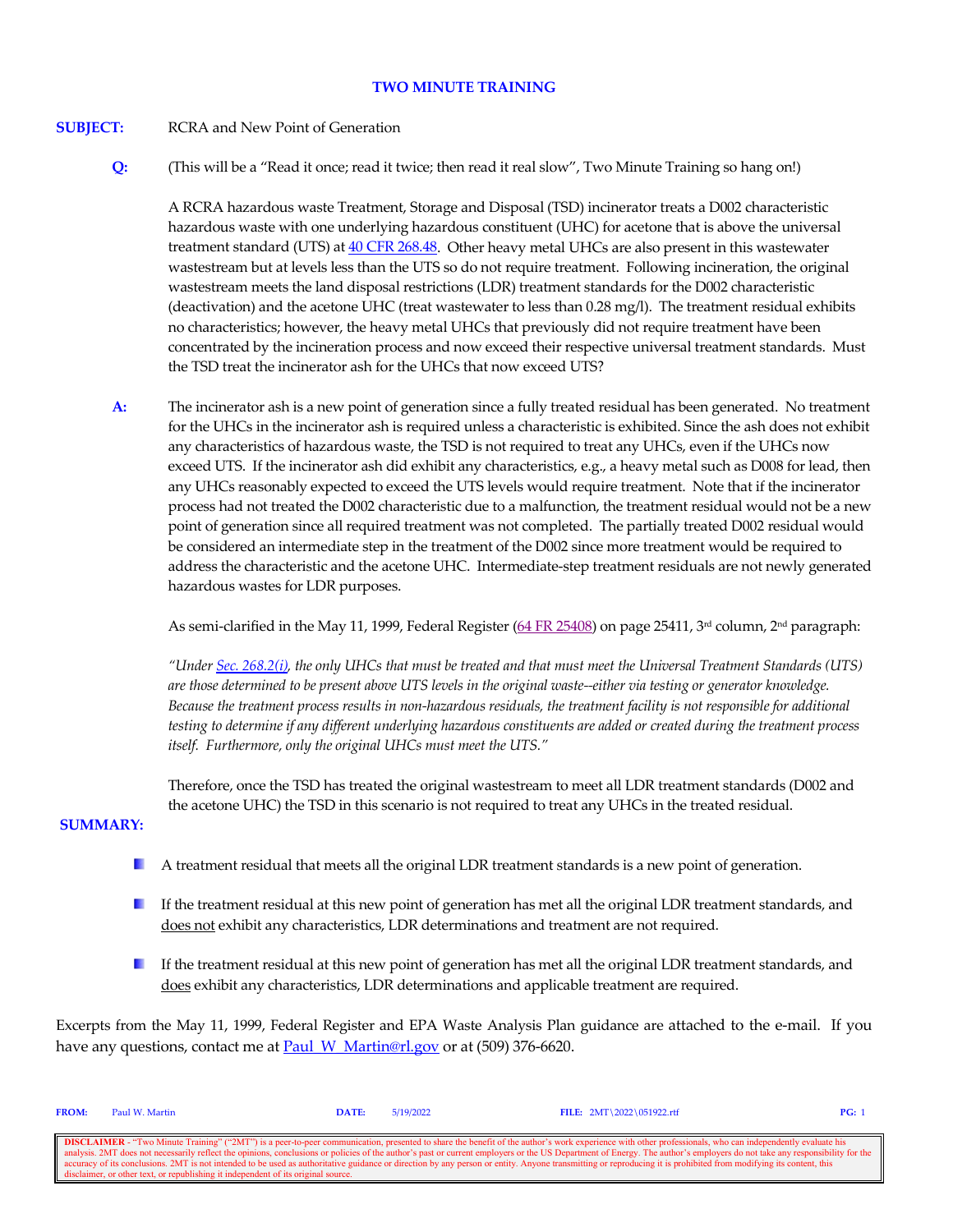#### **TWO MINUTE TRAINING – ATTACHMENT**

#### **SUBJECT:** RCRA and New Point of Generation

#### **Waste Analysis at Facilities that Generate, Treat, Store, and Dispose of Hazardous Wastes**, [EPA 530-R-12-001, April 2015](https://www.epa.gov/hwgenerators/guidance-manual-waste-analysis-facilities-generate-treat-store-and-dispose-hazardous)

LDRs: Underlying Hazardous Constituents Applicability of UHCs to Treatment Residuals

Generators of characteristic hazardous wastes are required to identify any and all underlying hazardous constituents reasonably expected to be present above their concentration-based levels (see Table in 268.48) at the point of generation. Thus, metal constituents that did not qualify as UHCs in the original waste are concentrated to above UTS levels during treatment, treaters are not expressly required to further treat the residuals such that those metal constituents meet UTS levels. If, however, the residual exhibits a characteristic due to a new property (e.g., concentrated metals now exceed one or more of the constituent-specific Toxicity Characteristic thresholds), residuals exiting the treatment unit would be considered a new point of generation and the full suite of UHCs must be reconsidered and identified, as appropriate . See 64 FR 25411 (May 11, 1999) for additional clarification.

#### **25411 Federal Register / Vol. 64, No. 90 / Tuesday, May 11, 1999 / Rules and Regulations**

The Agency has received several inquiries concerning treating TC metal wastes and the potential for finding underlying hazardous constituents at levels above the UTS in the treatment residuals that were either not present in the waste prior to treatment or may have been present but only at levels below the UTS. This would occur, for example, if the treatment process is such that certain underlying hazardous constituents (UHCs) might be more concentrated in treatment residuals than in the original waste.

**===================================================================================================================**

 Two illustrative scenarios are useful. The first involves a D007 chromium waste that is incinerated. Trace quantities of lead are present in the original waste, but at levels below the UTS (thus, lead is not a UHC under 40 CFR Sec. 268.2(i)). The resulting ash is no longer characteristic for chromium, but lead is now present at levels above the UTS. The second involves a D008 lead wastewater that contains no underlying hazardous constituents as generated, but that is treated with dithiocarbamate, a metal precipitating agent. Dithiocarbamate is also a hazardous constituent that appears on the list of potential UHCs in Sec. 268.48. The dithiocarbamate assists the stabilization of the lead but, after treatment, is present at levels above the UTS in the treatment residuals.

In both of these cases, the treatment residuals (ash and sludge) demonstrate that the original waste is decharacterized. Under Sec. 268.2(i), the only UHCs that must be treated and that must meet the Universal Treatment Standards (UTS) are those determined to be present above UTS levels in the original waste--either via testing or generator knowledge. Because the treatment process results in nonhazardous residuals, the treatment facility is not responsible for additional testing to determine if any different underlying hazardous constituents are added or created during the treatment process itself. Furthermore, only the original UHCs must meet the UTS.

 However, if in either case the treatment residual is also characteristic by having constituents that are not only above the UTS level but also above the TC level, then the residual is a newly-generated hazardous waste for LDR purposes. This result is consistent with the definition of generator at Sec. 260.10: "Generator means any person, by site, whose act or process produces hazardous waste identified or listed in part 261 \* \* \* `` The result is also consistent with the key LDR principle that hazardous wastes must meet LDR treatment standards to minimize threats before the wastes are land disposed. See, e.g., Chemical Waste Management v. EPA, 976 F. 2d 2, 16-18 (D.C. Cir. 1992) (treatment must include treatment for both characteristic property and for underlying hazardous constituents). For these reasons, the Agency regards generation of a new characteristic treatment residual as being a new point of generation for LDR purposes. This newly-formed hazardous waste would have to be treated to below the characteristic, and any underlying hazardous constituents would have to be treated to below their UTS levels.1

-

 \1\ This analysis is consistent with the so-called change of treatability group principle first stated at 55 FR at 22661, col. 2 (June 1, 1990). That principle states that LDR prohibitions remain attached to the initial waste as long as the waste remains within the same treatability group (normally wastewater or nonwastewater). Thus, if a characteristic wastewater is treated and a non-wastewater sludge is generated from the treatment process, the prohibition for the wastewater does not automatically apply to the sludge. Id. The situation discussed in the text above, however, involves the status for this hypothetical sludge if it itself exhibits a characteristic of hazardous waste. EPA views such a characteristic sludge as being newly generated for LDR purposes.

------------------------------------------------------------------------------------------------------------------------------------------------------------------------------

-------------------------------------------------------------------------------------------------------------------------------------------------------------------------------------

| <b>FROM:</b>                                                                                                                                                                                                             | Paul W. Martin | DATE: | 5/19/2022 | FILE: $2MT \ 2022 \ 051922.rtf$ | PG: 2 |  |
|--------------------------------------------------------------------------------------------------------------------------------------------------------------------------------------------------------------------------|----------------|-------|-----------|---------------------------------|-------|--|
|                                                                                                                                                                                                                          |                |       |           |                                 |       |  |
| <b>DISCLAIMER</b> - "Two Minute Training" ("2MT") is a peer-to-peer communication, presented to share the benefit of the author's work experience with other professionals, who can independently evaluate his           |                |       |           |                                 |       |  |
| analysis. 2MT does not necessarily reflect the opinions, conclusions or policies of the author's past or current employers or the US Department of Energy. The author's employers do not take any responsibility for the |                |       |           |                                 |       |  |
| accuracy of its conclusions. 2MT is not intended to be used as authoritative guidance or direction by any person or entity. Anyone transmitting or reproducing it is prohibited from modifying its content, this         |                |       |           |                                 |       |  |
| disclaimer, or other text, or republishing it independent of its original source.                                                                                                                                        |                |       |           |                                 |       |  |